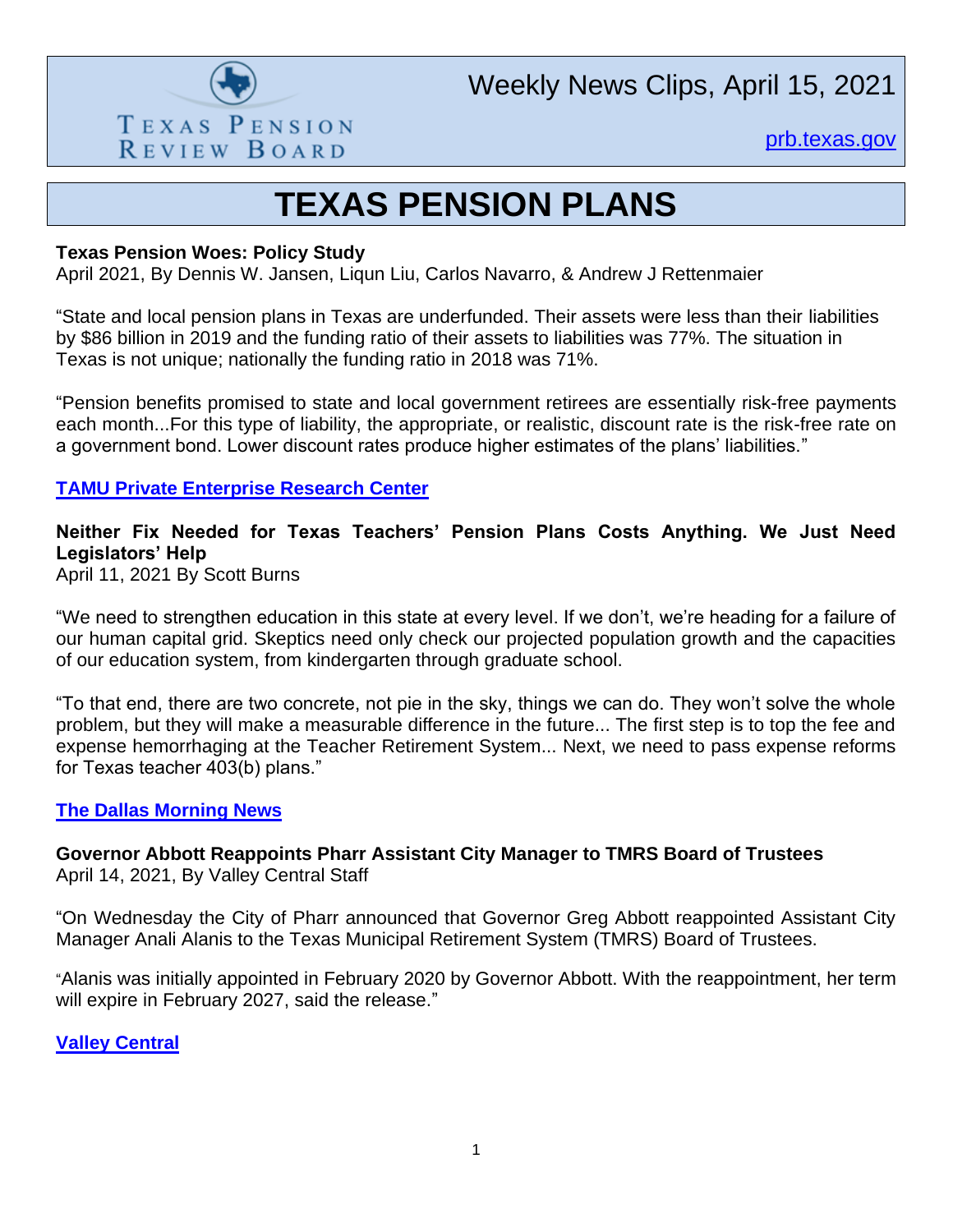# **TEXAS ECONOMIC INDICATORS**

## **Cautious Optimism for Once-Booming Texas Economy**

April 13, 2021, By John Mark Dempsey

Audio Recording (6:35 mins) – "Dr. Dale Funderburk, Northeast Texas economist, reflects on the cautiously optimistic assessment of the Texas economy by the Dallas Federal Reserve Bank. The report shows a strong resurgence of manufacturing activity in Texas, but employment is a highly variable picture from city to city. While oil prices are surging, the cause may be lower supply due to more restrictive regulations, Dr. Funderburk says."

## **[KETR 88.9](https://www.ketr.org/post/cautious-optimism-once-booming-texas-economy)**

#### **Texas Power Conservation Alert Raises Alarm Across Texas**

April 13, 2021, by Scott Friedman

"Just two months after massive power outages shut down the state, the Texas Electric Reliability Council issued an alert Tuesday afternoon asking Texans to conserve electricity over concerns there might not be enough power to meet demand.

"That alert also raised concerns about whether the state's recently unreliable power grid is really ready for summer because it came on a spring day with fairly moderate temperatures. No sizzling triple-digit heat. No winter storm."

#### **[NBCDFW](https://www.nbcdfw.com/news/local/texas-news/ercot-asks-texans-to-conserve-energy-as-demand-rises/2604630/)**

## **Beyond Pension Debts, Texas owes \$110.8 Billion in Public-Employee Retirement Benefits** April 14, 2021, By The Center Square Staff

"Net liabilities in Texas for so-called other post-employment benefits (OPEBs), which consist mainly of health care obligations to retired public employees, stood at about \$110.8 billion in fiscal-year 2019, according to a new analysis from the Reason Foundation.

"With a population of 28,995,881, the state posted a per-capita OPEB liability of \$3,821, which represents the 13th highest value among the 50 states and the District of Columbia, the Reason study found... In total, these liabilities amount to 6 percent of the U.S. gross domestic product, the researchers said. These debts are also geographically concentrated, with 15 government jurisdictions representing 50 percent of the total, the study found."

#### **[The Center Square](https://www.thecentersquare.com/texas/beyond-pension-debts-texas-owes-110-8-billion-in-public-employee-retirement-benefits/article_706e7fa4-7bc6-11eb-ae50-3f37bbe601dc.html#tncms-source=infinity-scroll-summary-sticky-siderail-latest)**